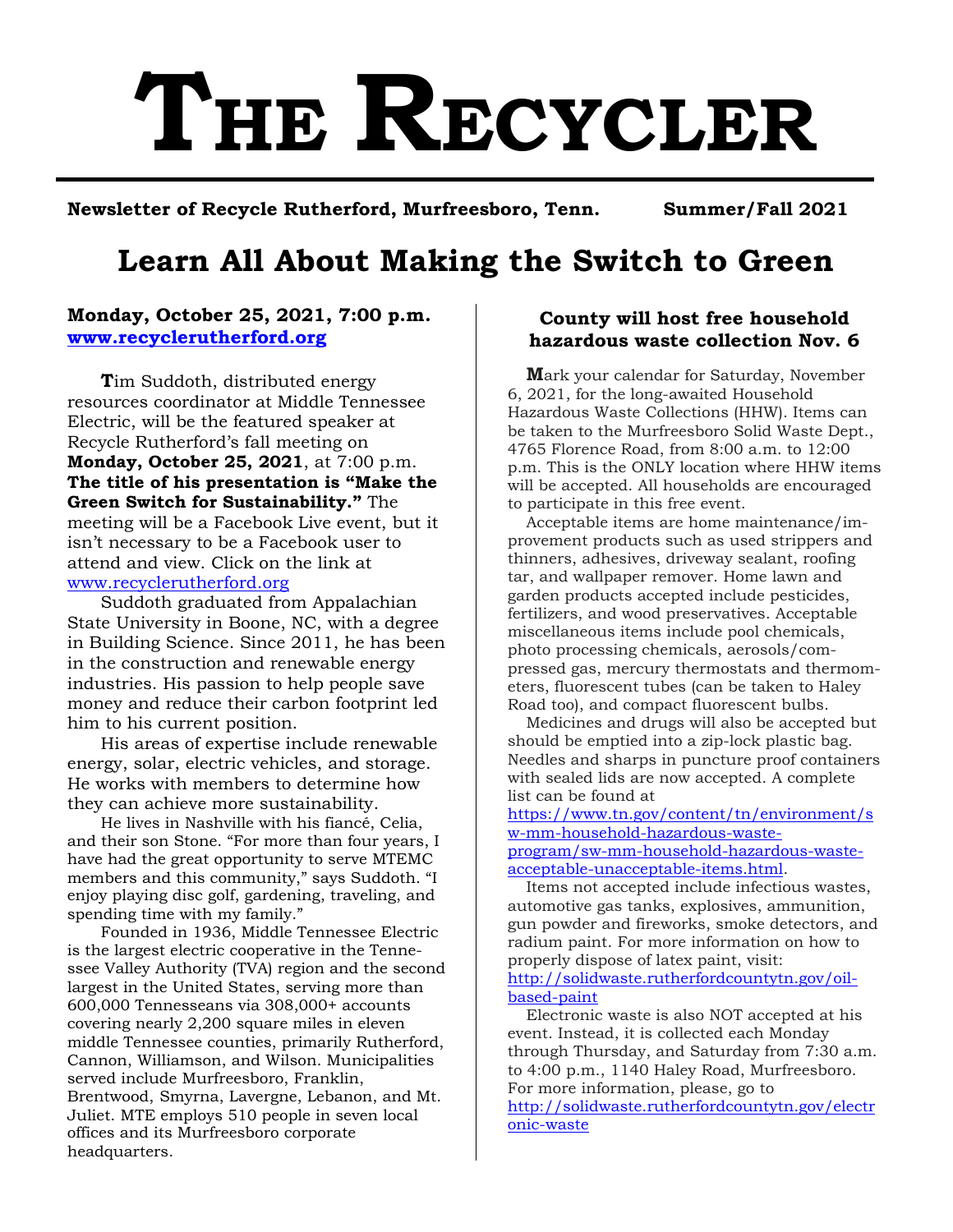# **Businesses Promote Sustainability**

**S**ince its founding in 1990, Recycle Rutherford has sought to recognize local businesses that promote sustainable living. An outgrowth of this effort launched the "Spirit of Recycling Award" in 2018. That event was intended to be biennial, but the COVID-19 pandemic forced cancellation of the 2020 awards and banquet.

To recognize businesses, we launched a series in the newsletter. Board members select businesses that embody the primary principles of sustainability—reduce, reuse, and recycle—in their daily operations. We then feature businesses in each issue of *The Recycler.* Back issues of *The Recycler* can be seen on our website at [www.recyclerutherford.org](http://www.recyclerutherford.org/)

A Murfreesboro store dealing in used media is featured below in a piece written by Bonnie Black.

Several board members have shopped, consigned, used, and volunteered at the featured businesses and write from first-hand experience.

**The Great Escape Jackson Heights Shopping Center, NW Broad Street Murfreesboro 37130 Phone: 615-385-2116**

#### **Hours: W, Th, F, Sat, Sun 12 noon – 7:p.m. Website: [www.TheGreatEscapeOnline.com](http://www.thegreatescapeonline.com/)**

**I** have been on a crusade to have less stuff for several years. My grown children left a number of their DVDs, CDs, and video games in my house. After asking them which items they wanted to keep, I thought I should donate or sell the rest. They were fond of video games as children and often looked through the inventory of used games at one of the downtown businesses. In those days, I had visited the Great Escape on Broadway in Nashville and realized that we now have that business in Murfreesboro in Jackson Heights. So, I headed over there. This is one of several locations, including Nashville, Madison, Bowling Green, and Louisville. Our local store is managed by Rob Baker.

What a great shop for used (and some new) home entertainment merchandise! They have a whole range of items, from reading material, books, and comics to video games through the recent ages and video game consoles, connectors and a variety of games. They have movies and music in all types of formats. They even have used turn tables, amplifiers, and occasionally speakers. The shop is quite large and expanding to house more merchandise. The décor is as it should be: old stand-up movie figures, vinyl records hanging from the ceiling and decorative "medallions" made

of CD boxes from the past. I cannot forget the toys! Most collectable toys are in unopened boxes because the previous owner was saving a precious item in pristine condition.

#### **\*\*\*\*\*\*\***

#### **Buy, sell, or trade CDs, DVDs, albums, and more in this unique store. \*\*\*\*\*\*\***

If you have items that you want to trade or sell, come to the shop with your collection and let their experts look at the stuff. They know what sells in this shop and can move it to another location if it has patrons that gravitate in that direction. The store will pay cash or provide a credit in merchandise. The value of item is determined by the condition, scarcity, and demand for the piece.

From our point of view, the grand thing is that all this home entertainment is being recycled, reused, and NOT thrown away. Little from this store ends up in the landfill. They do use a lot of clear, plastic sleeves to display and protect albums and comics. The new owner might hold on to them to continue to protect the piece at home.

# **Celebrate Zero Waste Day in Tennessee**

**A**ccording to the latest issue of *The Catalyst* newsletter, on October 27, any individual will have the opportunity to participate in Tennessee's Zero Waste Day Challenge. Zero Waste Day is a way for Tennesseans to either take their first steps toward zero waste or share their pro-tips for becoming zero waste, while encouraging others to do the same. **Here's how to participate:**

- Rethink, Reduce, Reuse, Recycle, and/or Re-Earth your waste
- Take a photo of yourself going zero waste with your zero-waste tip in the caption
- Post the photo on Instagram or Facebook using the hashtags #LetsGoZeroWasteTN #ZeroWasteDayTN and tag @TNSustainability (FB) or @theStateofSustainability (IG)

The concept of zero waste is intended to inspire a less wasteful lifestyle; it does not literally mean to generate no waste at all. However, it is very important to be conscious of the waste we do generate and to incorporate earth friendly choices along the way. By adopting and promoting zero waste principles, we can greatly reduce our impact on Tennessee's environment, preserve our natural resources for future generations, and reduce the growing costs associated with the collection and disposal of our solid waste. Join us in this growing movement and help promote positive change. Let's go Zero Waste Tennessee!

If you are interested in learning more about Zero Waste Day please visit **[Zero Waste TN](https://urldefense.com/v3/__https:/t.e2ma.net/click/1yz6de/xfui7g/tw81bt__;!!Cx0GcAwIk107!oGtzIoo5LB5J-4uWdgNSJPwwwPpDE-6pxUeEua84OGGlbJtvpsuiQkDCH342KDgVAA$)** or reach out to Kelsey Davis at [Kelsey.davis@tn.gov.](mailto:Kelsey.davis@tn.gov)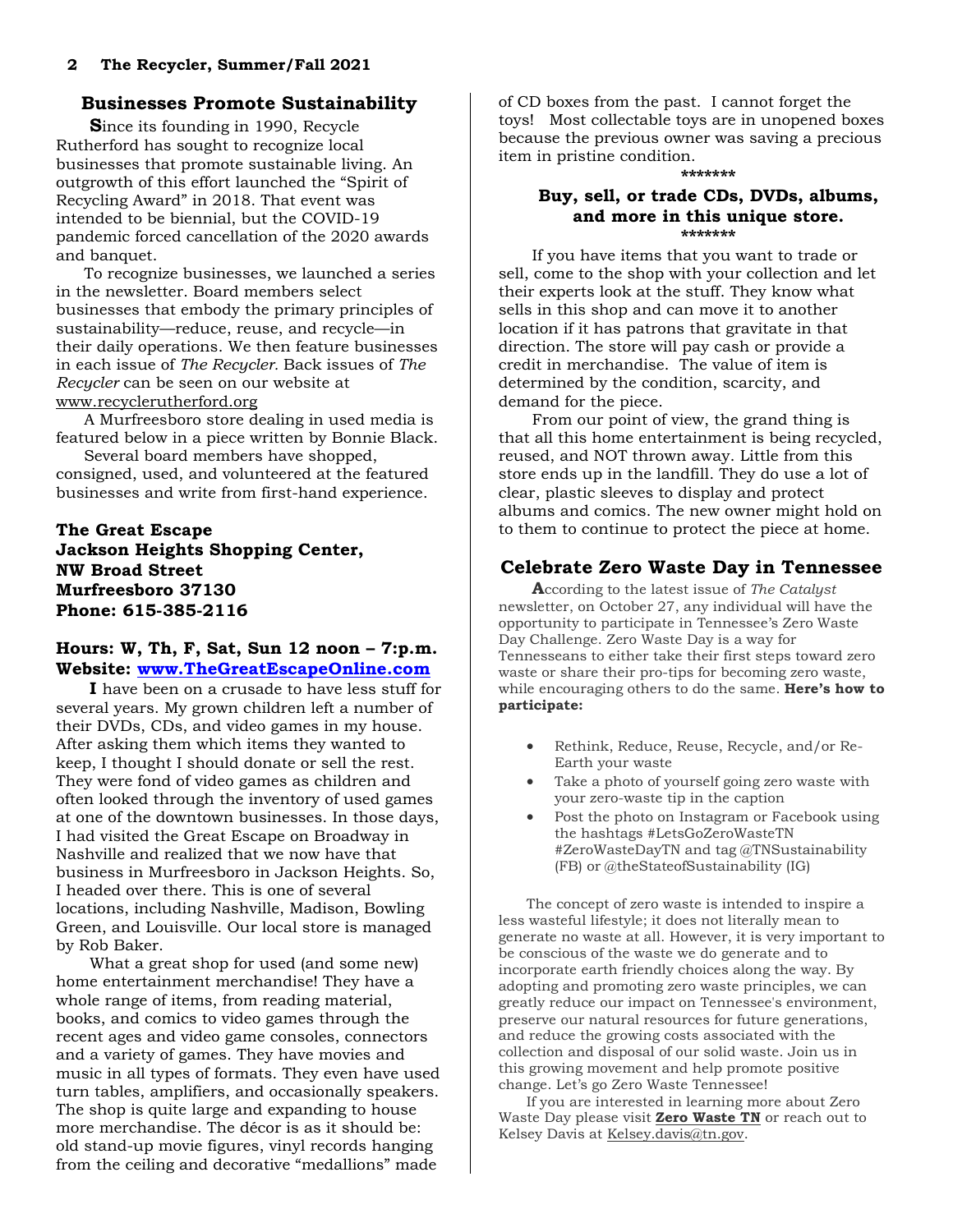# **Recyclops Seeks to Replicate What Works in Curbside Pickup**

**R**yan Smith, who founded Recyclops about six years ago, spoke at Recycle Rutherford's annual meeting in the spring. He shared with his listeners that his company started when he was in college in response to a need for recycling opportunities in the apartment complex where he lived as a student at Brigham Young University. His research pointed to a nation-wide problem. Although many municipalities had recycling programs, 34 million households and 60 million apartments did not have recycling.

Smith and his partners set about to determine how they could replicate what was working on a much smaller scale. Since Recyclops did not use large garbage trucks, thus avoiding the pollution and street damage from the heavier vehicles and allowing a variety of people to service the bins, they needed a practical way to handle the materials. Recognizing that recyclables had to be contained for transporting to be sorted, they decided that bags were needed. Smith says, "Normally bags are no, no in recycling, but for us they worked to contain the materials for customers to place in their bins."

Smith stresses that what goes in the bags must be empty and clean. "An empty Coke bottle is recyclable; a partially full one with coke or tobacco is trash. And that liquid can contaminate other items in the bag." Pizza boxes can be easily torn apart, and the greasy part put in the trash and the clean parts in recycling

Plastics that are not recyclable are the largest contaminant. Smith urges people to return plastic bags to the stores that take them, pointing out that "Bags get tangled in the sorting equipment and cause problems."

Other plastics cause confusion and difficulties. "The American people have been lied to with the little triangle, making them think all plastics can be recycled. Theoretically, everything is recyclable, but curbside is not the place to do that." The plastics that Recyclops has a market for are bottles and containers with a screw-top lids. Smith explains that "Some cities do accept tubs, but that is not the case here. We are working to find outlets for more kinds of plastic."

Smith encourages people to keep cardboard dry because water shortens the fibers and means they have to be used to make a lesser product whereas dry cardboard can be made into more cardboard.

"One of the biggest challenges is that people put garbage in their recycling—wet grass, dirty diapers, food, all of which quickly contaminates a load of materials, says Smith.

One exception to the ban on bags is that dry and clean shredded paper is certainly recyclable, but it needs to be in a clear bag so that it won't scatter and cause problems.

Recyclops offers employment opportunities in the communities they serve—some 80 cities and towns in ten states. Persons need to have a drivers license and be safe drivers. "Many people supplement their incomes, and I encourage anyone interested to go to our website. Persons with disabilities are especially welcomed."

Smith says they are excited to be in Tennessee and are working to increase the people they serve. He is firm in his belief that recycling has to be convenient and sustainable, and his company works toward that goal. For more information, go to

[https://recyclops.com/locations/tennessee/ruth](https://recyclops.com/locations/tennessee/rutherford/) [erford/](https://recyclops.com/locations/tennessee/rutherford/)

|                                                           | <b>Recycle Rutherford Membership Form</b>                                          |  |
|-----------------------------------------------------------|------------------------------------------------------------------------------------|--|
|                                                           | I enclose my annual dues to support Recycle Rutherford and receive the newsletter. |  |
|                                                           | $\Box$ \$25.00 supporter $\Box$ \$15.00 student $\Box$ \$100.00 patron             |  |
| $\Box$ I am contributing \$ ________ in addition to dues. |                                                                                    |  |
|                                                           | $\Box$ I prefer the newsletter to be emailed and am providing my email address.    |  |
| <b>PLEASE PRINT:</b>                                      |                                                                                    |  |
|                                                           |                                                                                    |  |
|                                                           |                                                                                    |  |
|                                                           |                                                                                    |  |
|                                                           |                                                                                    |  |
|                                                           | telephone: day ______________________; evening _________________________________   |  |
|                                                           | email ________________________________; volunteer interest______________________   |  |

\_\_\_\_\_\_\_\_\_\_\_\_\_\_\_\_\_\_\_\_\_\_\_\_\_\_\_\_\_\_\_\_\_\_\_\_\_\_\_\_\_\_\_\_\_\_\_\_\_\_\_\_\_\_\_\_\_\_\_\_\_\_\_\_\_\_\_\_\_\_\_\_\_\_\_\_\_\_\_\_\_\_\_\_\_\_\_\_\_\_\_\_\_\_\_\_\_\_\_\_\_\_\_\_\_\_\_\_\_\_\_\_\_\_\_

**Please make check payable and mail to Recycle Rutherford, P.O. Box 1804, Murfreesboro, TN 37133-1804**